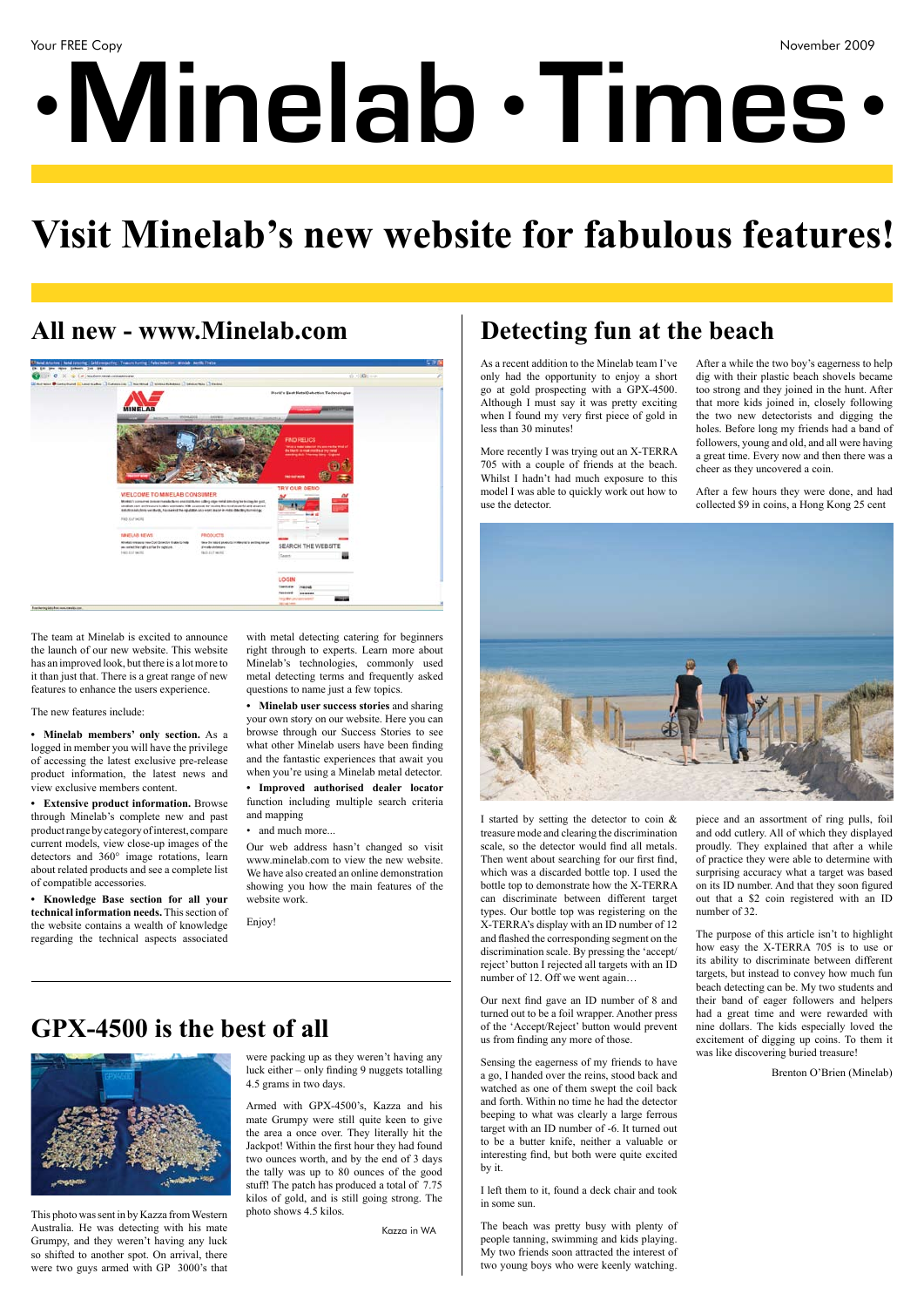I am an enthusiastic Minelab customer and have great fun flipping lost coins out of the ground all over the country. I started off in 1988 with my first detector a GT 16000, and was prospecting for gold till 1990 with good success. I stopped detecting until my retirement in 2000 - as I am an active person and could not sit at home doing nothing, I had to look for something to do.

 On my beach walk one day I saw an old friend of mine detecting there with a SD 2100, and he told me that he had been doing it for a few years, very successfully.

He also told me he had great fun, because you always met new people, and that there was plenty of goodies to dig out. After that day, I went home and prepared my GT 16000 to go to the beach the next morning. This is what started it all, and I never looked back, as it gives me great enjoyment and satisfaction.

Later on I purchased a GP extreme, and worked with it in the goldfields for a few

years as well as on the beaches. Then in 2003 I sold both the GP extreme and GT 16000 and upgraded to the GP 3000 and the Explorer II, became a member of the Minelab Adventure Club, and am still finding plenty of gold with the GP 3000.

As the beach became a bit depleted of finds, I thought if people were losing coins on the beach, then they must also lose coins in parks - and how true it was! I tried park detecting and coins where everywhere! It was heaven to detect with the Explorer II, finding lots and lots of coins, jewellery and all sorts of other items. From there on, detecting parks became almost a full time job, I went every day and found more and more coins, and I soon developed a very good skill of flipping them out with a screwdriver, great fun! Detecting as I do is enjoyable and good fun, I love it, and it gives me something to do whilst keeping me young and fit.

Over the years, wherever I go, I have built up a very good relationship with the Park Rangers.

There is no hassle because I do not do any damage to the lawn in the park and close all the little holes. I tell them that I'm only taking my (Dog) detector for a walk and on the way picking up a few coins; we have a good yarn and I'm on my way.

In 2006 I upgraded to the Explorer SE, and then in October 2008 I again upgraded to the all new E-TRAC. I have found both to be good machines, but what a fantastic detector the E-TRAC is - Minelab you did a fantastic job, and I hope you keep going like this. The Factory settings are fantastic; it is a pleasure to detect in the Coins or Hi-Trash mode because it sorts through the trash easily, and you know exactly when a real target is there. The new coil and the pinpoint function both make it so easy and accurate to locate a target, whether it is on the beach or more importantly on the lawn.

I have to tell you this detector was paid for in no time, it was hard work but I had a ball. It was not so much fun for my wife who cleans all the coins, because they had been there for ages and were not so easy to clean as the ones I normally pick up. The funny part of this is that I missed them mostly with the SE, and now picked them up with the E-TRAC - this shows what a difference it makes and that it was worthwhile to upgrade.

The most rewarding and enjoyable part for me is to return an item I have found to the owner and see their smile and happiness when they get it back. This is what makes it worthwhile for me to keep going, to help people and see them smiling and happy to get there precious and sentimentally valuable jewellery back. This practise is valued from the people and most of them reward you for it, and they are all amazed that some one is out there and making the effort to find the lost item for them.

From time to time I get permission to detect from a Club or School, and I will donate 10% of my findings to them, which they are thankful

for. To the title of the story, the picture shows a bag full of coins found with an E-TRAC on a ten-day coin trip.



It includes a large sum of coins and several other items. I still cannot believe how much was and still is out there, it is a lot of work but well worth it and very enjoyable. There is still plenty of stuff to be found for everyone who will take it on.

In the 8 years I've been detecting as a hobbyist, the results are amazing. I have accumulated quite a large number of coins, but when you find them in small amounts, it just motivates you to keep on going. The jewellery, watches, bracelets, necklets, sunglasses, rings, silver and gold and other metals, old pre-decimal coins, and whatever you can dream of, I could go on and on, are a secondary bonus to motivate you even more!

I think it is the greatest hobby of our time, but you need to learn one thing - understand the language of your detector. Once you do, a lot of time is saved digging junk, then you need patience, persistence and determination, and this will guarantee you to be very successful.

#### **A bag full of lost coins**



Horst Kubsch (Broome WA)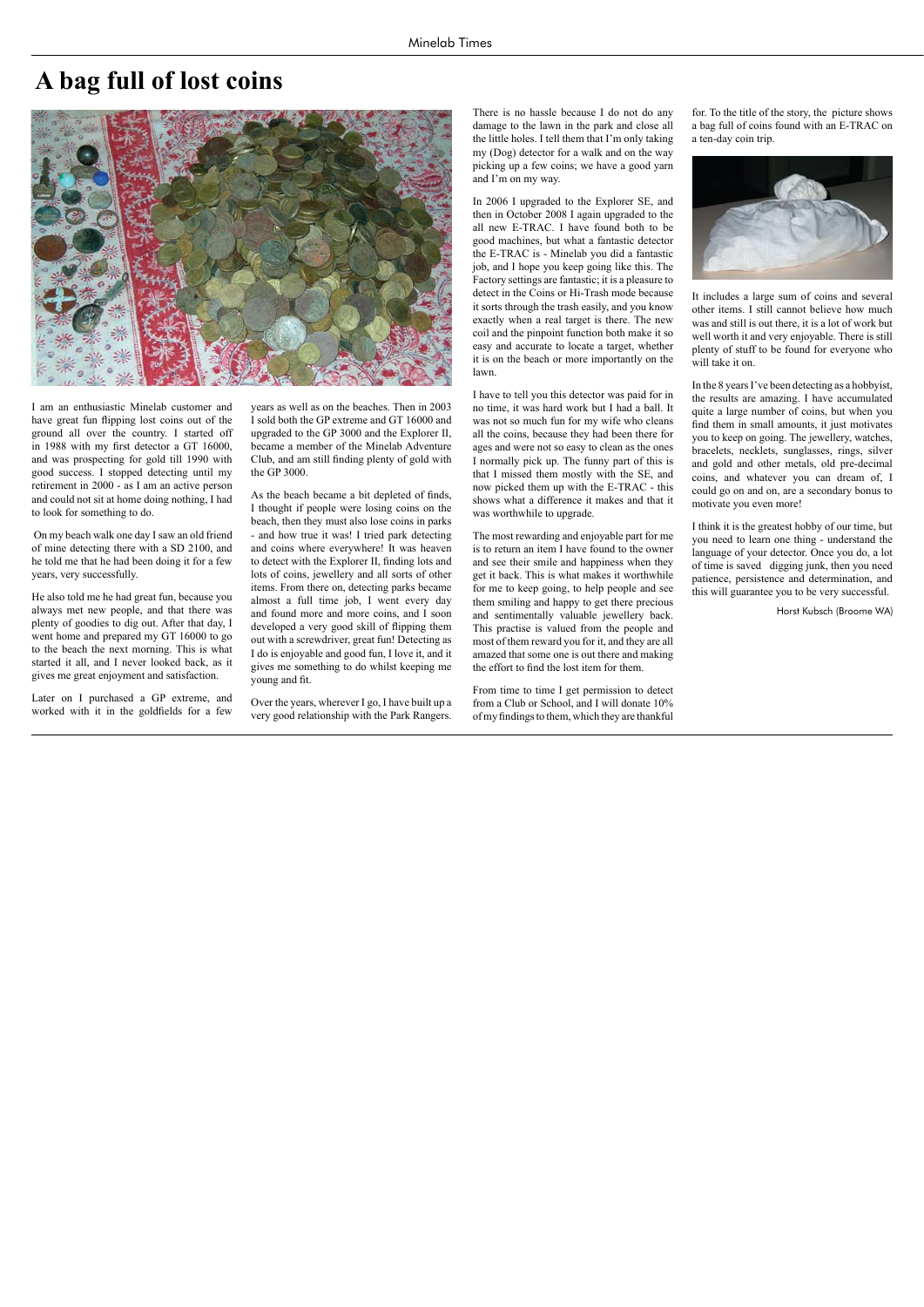This fantastic new FBS series coil started it's life as an idea: to make a coil that is deeper, more sensitive, better balanced, is fully waterproof, robust, and lighter than any previous the 10" Explorer coil. This was no easy task, but after 2 years of designing and prototyping with the aid of the latest computer modeling software, the Minelab Mechanical Engineering team delivered a product that ticked all the boxes!

The coil was designed with one purpose – performance! The supporting ribs give the coil great stability, and it is not as prone to falsing from slight knocks and bumps as some other open web coils. Due to it's unique internal construction, less epoxy is required, which keeps the weight to a minimum, but still provides a strong waterproof seal. In addition, the thin side profile of the coil allows it to glide through water, so it is ideal for shallow wading.

The performance of the coil is great. It offers enhanced sensitivity, and improved depth, and it's unique alignment of the two "D" shaped winding has lead to an improvement in target separation, and pinpoint ability. Here is what one field tester had to say:

The new 11" FBS coil, which has been dubbed the "Pro" coil, is standard issue on the E-TRAC and Safari, and the good news is that it is back-compatible with all models of Explorer as well as the Quattro.

"*…the superb stability continued at a few salt water beaches – again it was an offseason time of year but the multitude of older coins, a few rings and dozens of other miscellaneous targets that surfaced during the beach tests was astounding.* 

*Sensitivity to tiny things was fantastic and not witnessed repeatedly on beaches before, and it took me quite a while to recover two memorable targets, crude triangular shaped "bits" smaller than half the size my little finger nail on two separate days taking around 15 minutes each to locate! They had been I'm estimating at about the five inch level in wet sand but the audio signal returns were loud and fluty sounding and went unmissed. Speaking of unmissed, I had a few targets that were so deep I couldn't recover them.*"

The RRP is \$265.

#### **New FBS coil**

#### **PMAV Expo & AGM 2009**



October saw the Prospectors & Miners Association of Victoria, Gold Expo and AGM. This year the event was held at Heathcote, Vic. and attracted huge crowds over the two day weekend. All the latest gear was on show, interesting guest speakers and the weekend was capped of with a fabulous auction of a variety of items like the GPX-4500 donated by Minelab.

We've all heard it before in this hobby, "no site is ever hunted out" I used to think well eventually if you hunt the same spot enough you'll clean up, boy was I wrong! It was a beautiful Sunday morning, 20 and sunny with a nice breeze. I hadn't planned doing any detecting but the weather was too good to ignore, so I headed to a local spot that has had generations living there since the mid 1600's. I'd found many relics, coins and buttons there and always seem to come home with something every time.

I just recently purchased my X-TERRA 505 and was getting quite used to it. It is so easy to learn and understand and its I.D. accuracy is right on! I decided to walk down to an area near the waters edge that I had searched minimally since it tends to be overgrown, this year for some reason it was easy to access. Honestly, not even 10 minutes into my search I got a signal that bounced between 27-36, a good signal as far as I'm concerned, I dig everything above 6. I dug down about 3 inches and rechecked my hole, still in there, but this time it read a solid 36 a good chance it's a dime. I dug another inch or so and rechecked the hole, it was out I checked my pile and there was the signal. At first I saw nothing until I checked with my pin pointer, I picked up the clump and brushed around to find the target. At first it looked like a flattened piece of old foil, but then I took a second look and my heart dropped! It was a New England Oak Tree Sixpence! My dream coin, my motto is the older the better! Tell you what, I ended my day quick!

#### **My dream coin**



Tammie G.

Nicole Harris

The largest ever Anglo-Saxon treasure haul in the UK, dubbed the Staffordshire Hoard, has been found buried near Lichfield. Found on farmland by amateur metal detectorist Terry Herbert, the significant discovery has been described by Leslie Webster, former keeper of the department of prehistory at the British museum, as likely to "alter our perceptions of Anglo-Saxon England…as radically, if not more so, as the Sutton Hoo discoveries".

Terry, a metal detectorist of 18 years, discovered the Hoard whilst searching land belonging to a farmer friend over five days in July 2009 and has described his finds as "what metal detectorists dream of". Speaking of the find Terry said "I have this phrase that I say sometimes; 'spirits of yesteryear take me where the coins appear', but on that day I changed coins to gold…I don't know why I said it that day but I think somebody was listening and directed me to it". After reporting the find to Duncan Slarke of the Portable Antiquities Scheme the site was excavated by archaeologists.

The find was only publicly announced on 24 September 2009 and the exact location of the discovery has not been disclosed. It is believed the site is on cultivated land that had recently been ploughed, with the objects

found in a compact area of about 20 square metres.

The Hoard is comprised of more than 1,500 individual items including up to 5 kg of gold and 1.3 kg of silver. Many of these items are decorated with precious stones and the quality of the craftsmanship has been described by Kevin Leahy, National finds Adviser of the Portable Antiquities Scheme, as "the very best that the Anglo-Saxon metalworkers could do, and they were very good". The quality of the finds has led to suggestions that the items originate from the highest possible levels of the Saxon elite and the possibility of royal ownership.

The haul has officially been declared treasure and as such belongs to the Crown. The Hoard is to be valued by the British Museum in a process that could take more than a year. The money will then be passed on to Terry and the landowner, with estimates the figure will be in excess of £1 million (AUD\$1,791,683).

It remains a mystery who the owners of these objects were or why they were buried, but not doubt it is a subject that will be debated for decades.

#### **Staffordshire Hoard**